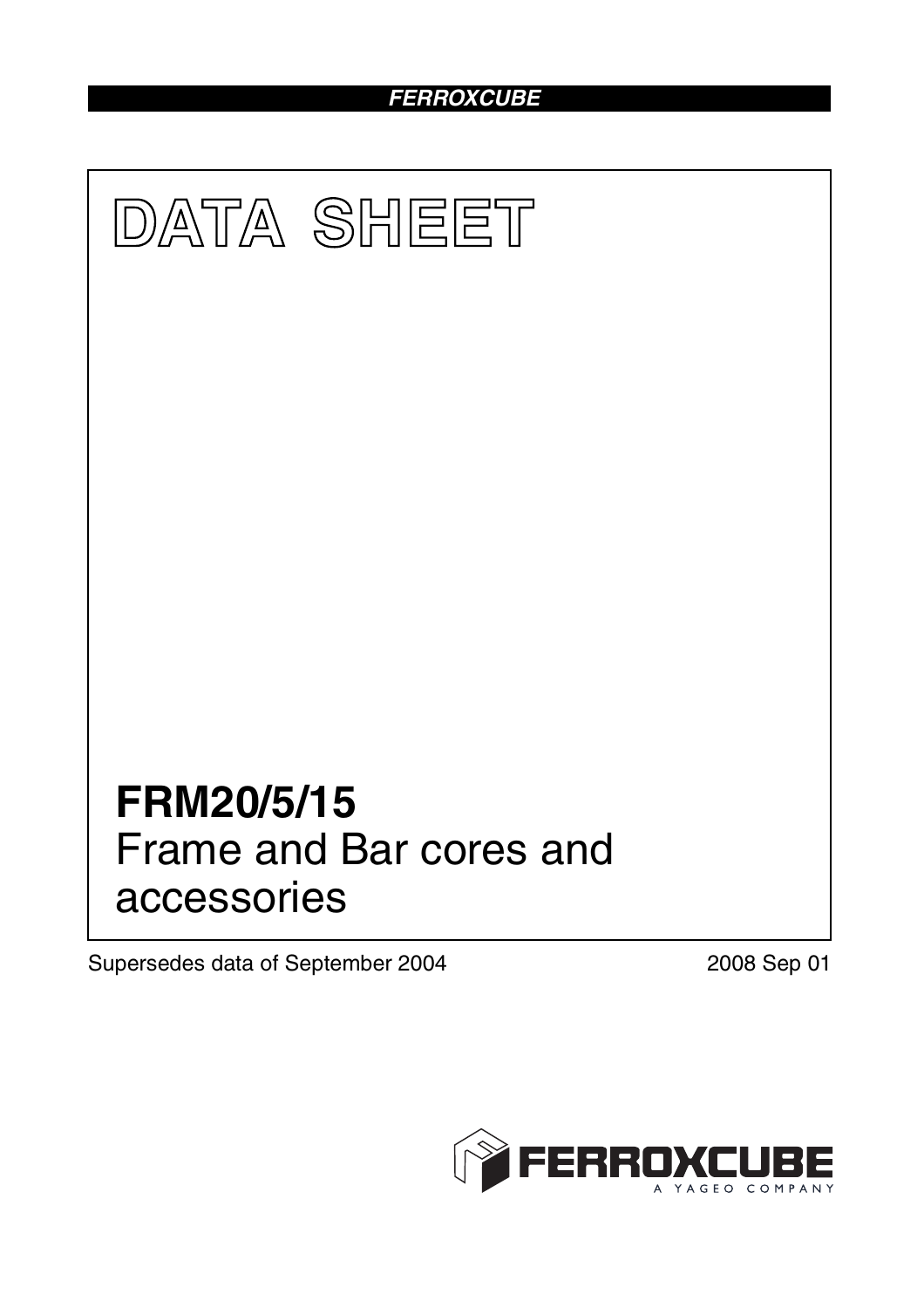#### **CORE SETS**

## **Effective core parameters**

| <b>SYMBOL</b> | <b>PARAMETER</b> | <b>VALUE</b>  | <b>UNIT</b>     |
|---------------|------------------|---------------|-----------------|
| $\Sigma(I/A)$ | core factor (C1) | 3.29          | $mm-1$          |
| $V_{e}$       | effective volume | 655           | mm <sup>3</sup> |
| $I_e$         | effective length | 46            | mm              |
| $A_{\rm e}$   | effective area   | 14            | mm <sup>2</sup> |
| $A_{min}$     | minimum area     | 7.4           | mm <sup>2</sup> |
| m             | mass of frame    | $\approx$ 2.1 | g               |
| m             | mass of bar      | $\approx 1.5$ | g               |



Fig.1 FRM20/5/15.

## **Ordering information for bar cores**

| <b>GRADE</b> | <b>TYPE NUMBER</b> |
|--------------|--------------------|
| 3C90         | BAR20/3/5.5-3C90   |
| 3C91         | BAR20/3/5.5-3C91   |

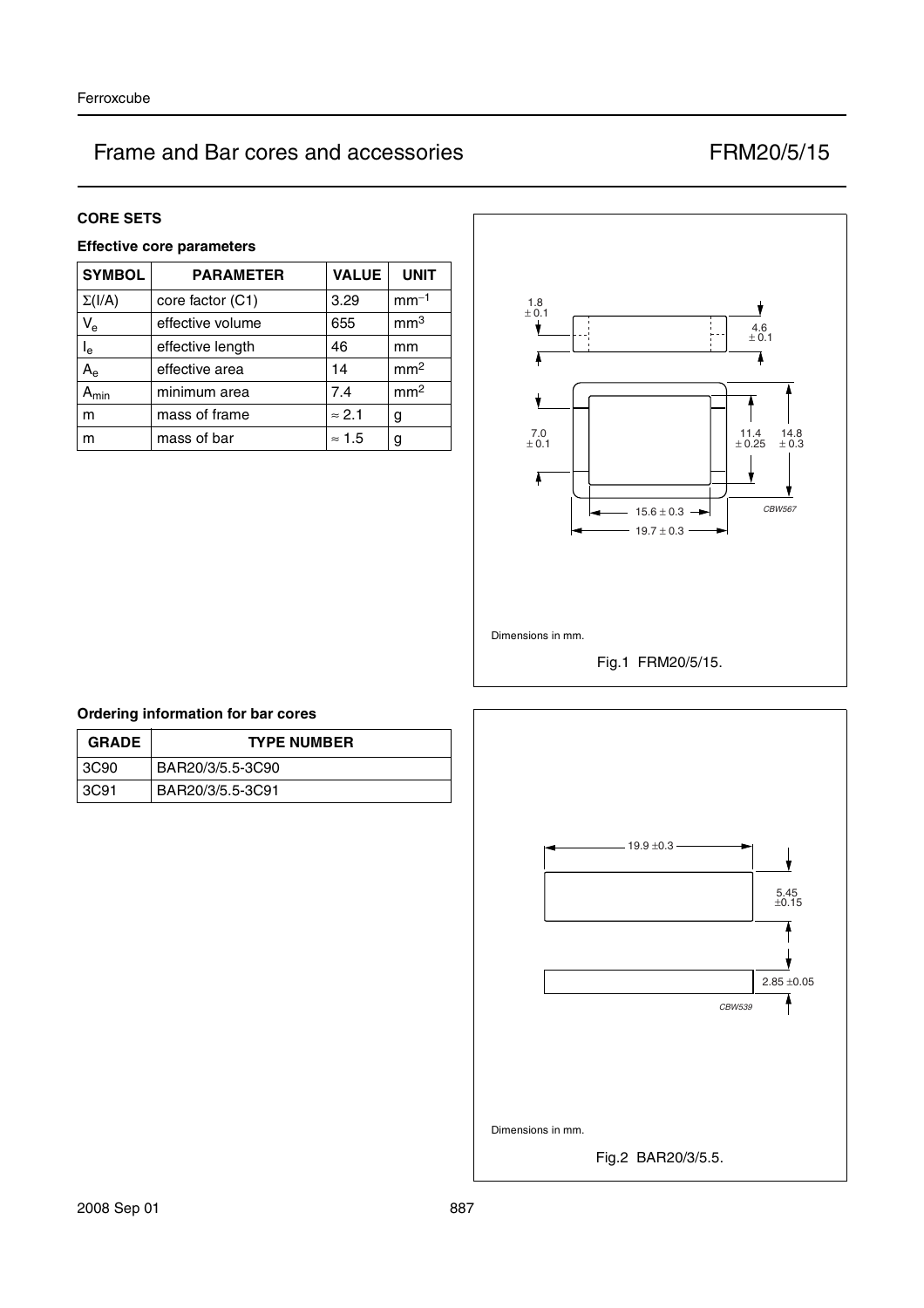## **Frame cores for use in combination with matching bar cores**

AL measured in combination with bar core

| <b>GRADE</b> | $H_{L}$<br>(nH) | μe             | <b>AIR GAP</b><br>$(\mu m)$ | <b>TYPE NUMBER</b> |
|--------------|-----------------|----------------|-----------------------------|--------------------|
| 3C90         | $500 + 25%$     | $\approx$ 1310 | $\approx 0$                 | FRM20/5/15-3C90    |
| 3C91         | $600 + 25%$     | $\approx$ 1570 | $\approx 0$                 | FRM20/5/15-3C91    |

## **Properties of Frame and Bar combinations under power conditions**

|              | $B(mT)$ at                                      | CORE LOSS (W) at                             |                                                 |                                               |                                                 |  |
|--------------|-------------------------------------------------|----------------------------------------------|-------------------------------------------------|-----------------------------------------------|-------------------------------------------------|--|
| <b>GRADE</b> | $H = 250$ A/m;<br>$f = 10$ kHz;<br>$T = 100 °C$ | f = 25 kHz;<br>$B = 200$ mT;<br>$T = 100 °C$ | $f = 100$ kHz;<br>$B = 100$ mT;<br>$T = 100 °C$ | f = 100 kHz;<br>$B = 100 mT$ ;<br>$T = 60 °C$ | $f = 100$ kHz;<br>$B = 200 mT$ ;<br>$T = 60 °C$ |  |
| 3C90         | $\geq$ 320                                      | $\leq 0.073$                                 | $\leq 0.080$                                    |                                               |                                                 |  |
| 3C91         | $\geq$ 320                                      |                                              |                                                 | $\leq 0.033$                                  | $\leq 0.26$                                     |  |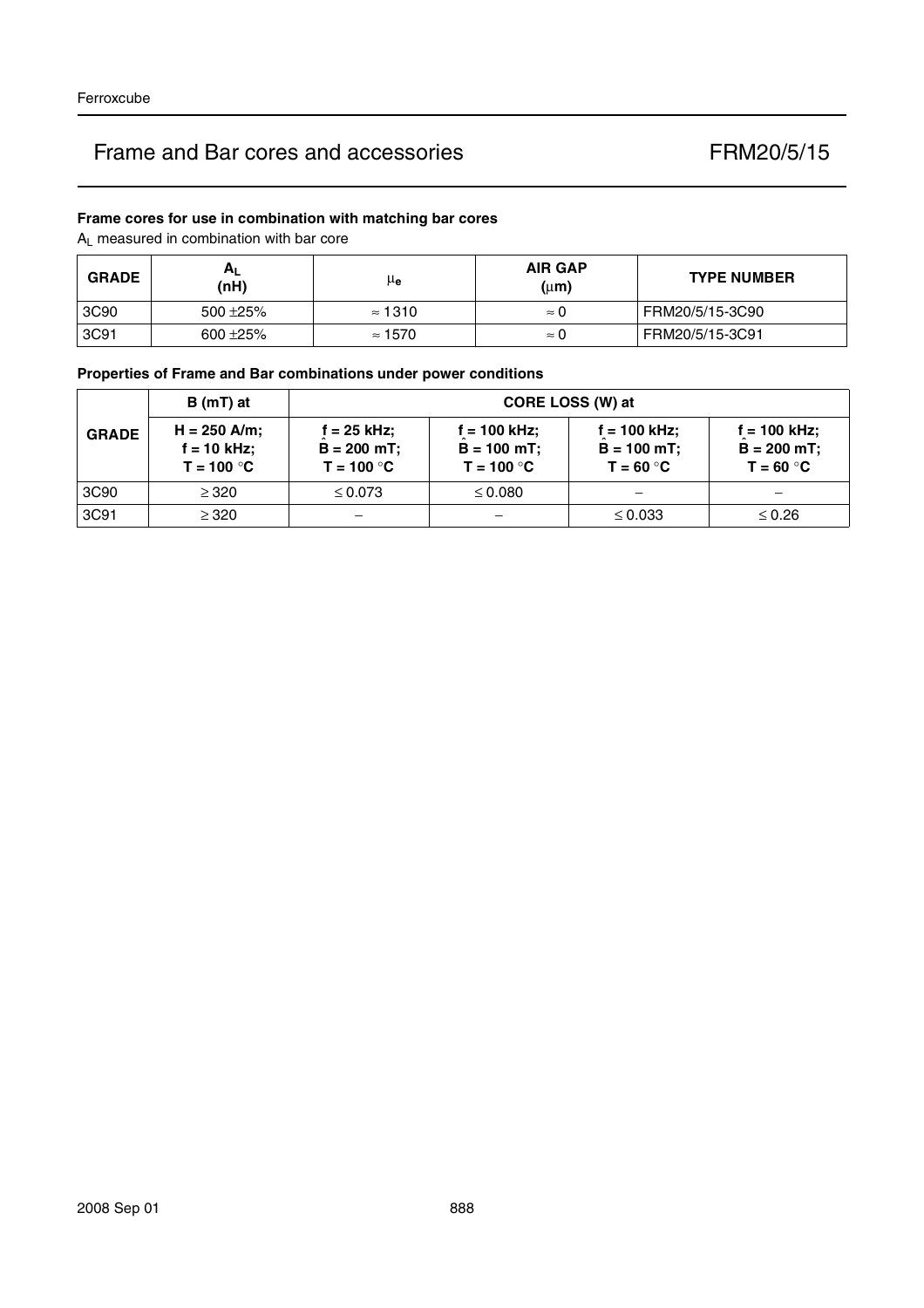# **COIL FORMERS**

## **General data**

| <b>PARAMETER</b>              | <b>SPECIFICATION</b>                                                                                                       |
|-------------------------------|----------------------------------------------------------------------------------------------------------------------------|
| Coil former material          | liquid crystal polymer (LCP), glass-reinforced, flame retardant in accordance with<br>"UL 94V-0"; UL file number E54705(M) |
| Pin material                  | copper-tin alloy (CuSn), tin (Sn) plated                                                                                   |
| Maximum operating temperature | 155 °C, "IEC 60085", class F                                                                                               |
| Resistance to soldering heat  | "IEC 60068-2-20", Part 2, Test Tb, method 1B, 350 °C, 3.5 s                                                                |
| Solderability                 | "IEC 60068-2-20", Part 2, Test Ta, method 1: 235 °C, 2 s                                                                   |



#### **Winding data and area product**

| <b>NUMBER</b><br>ΟF<br><b>SECTIONS</b> | <b>NUMBER</b><br><b>OF</b><br><b>SOLDER</b><br><b>PADS</b> | <b>WINDING</b><br><b>AREA</b><br>(mm <sup>2</sup> ) | <b>WINDING</b><br><b>WIDTH</b><br>(mm)       | <b>AVERAGE</b><br><b>LENGTH OF</b><br><b>TURN</b><br>(mm) | <b>AREA</b><br><b>PRODUCT</b><br>Ae x Aw<br>(mm <sup>4</sup> ) | <b>TYPE NUMBER</b>                     |
|----------------------------------------|------------------------------------------------------------|-----------------------------------------------------|----------------------------------------------|-----------------------------------------------------------|----------------------------------------------------------------|----------------------------------------|
| 8                                      | 10                                                         |                                                     | $3.5 + 7 \times 1.5$   2.52 + $7 \times 1.1$ | 27                                                        |                                                                | 25.9 + 7 x 11.1   CPHS-FRM20/15-8S-10P |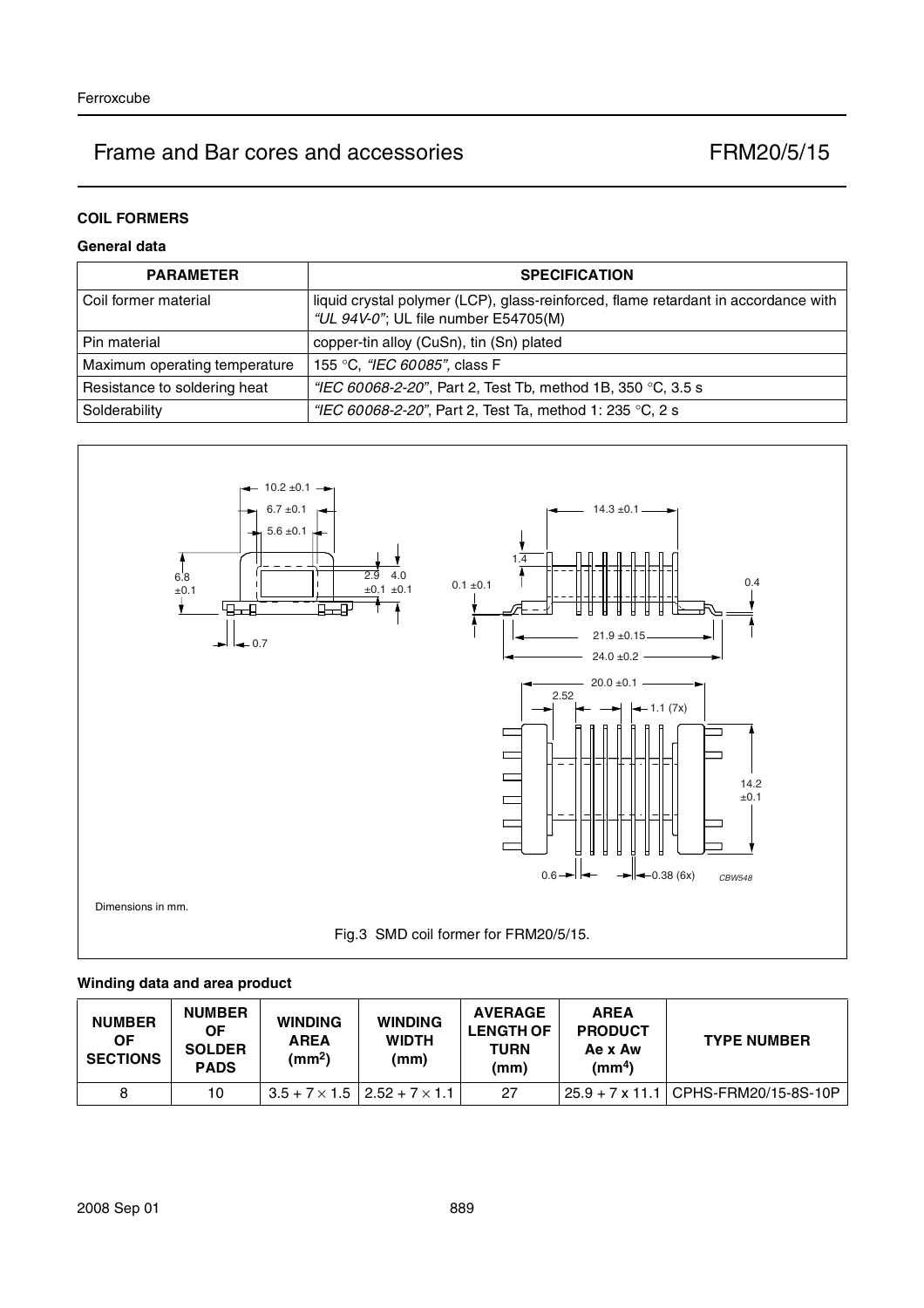# **MOUNTING PARTS**

## **General data**

| <b>PARAMETER</b>              | <b>SPECIFICATION</b>                                                                                                       |
|-------------------------------|----------------------------------------------------------------------------------------------------------------------------|
| l Cover material              | liquid crystal polymer (LCP), glass-reinforced, flame retardant in accordance with<br>"UL 94V-0"; UL file number E54705(M) |
| Maximum operating temperature | 155 °C, <i>"IEC 60085"</i> , class F                                                                                       |